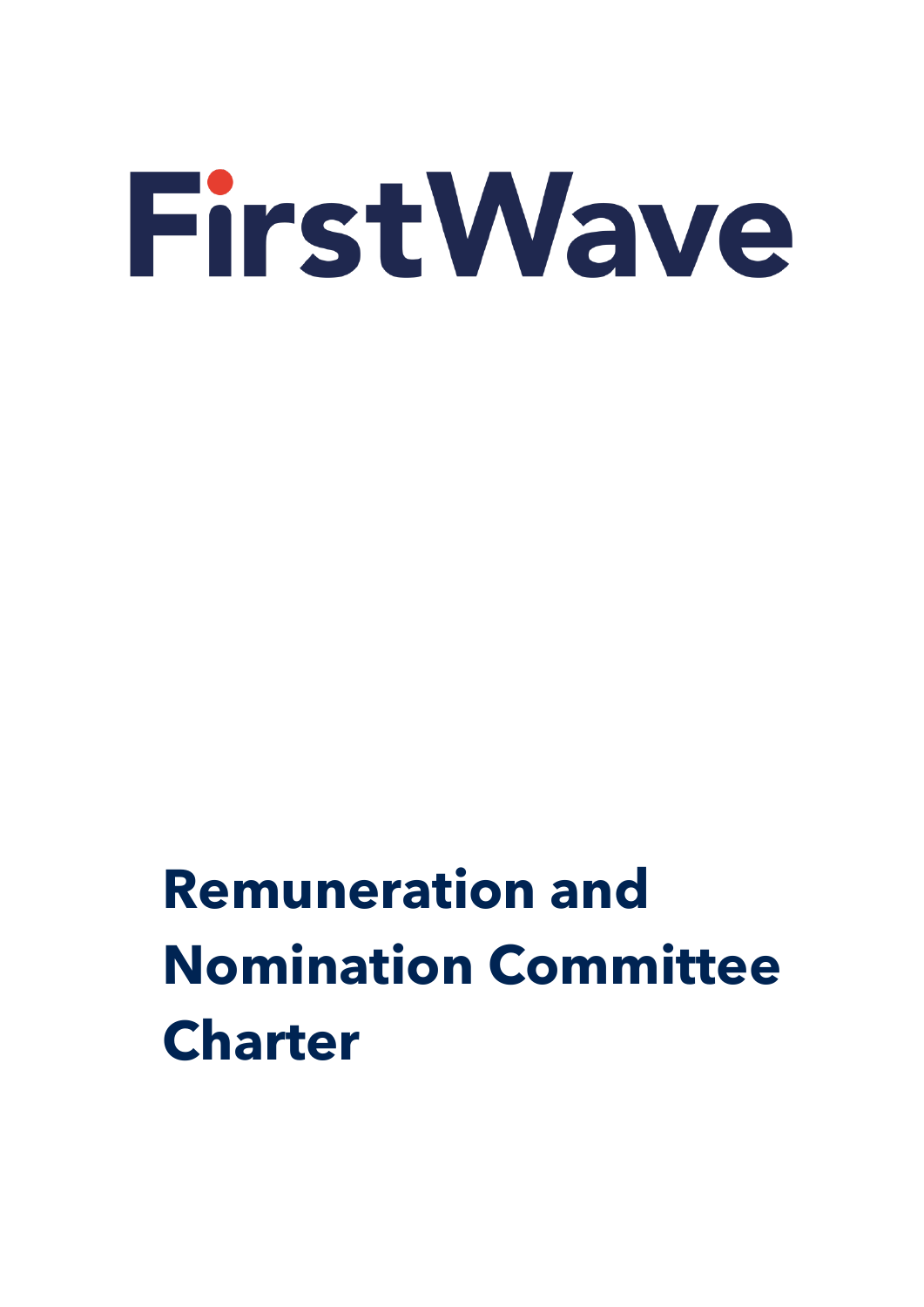# Contents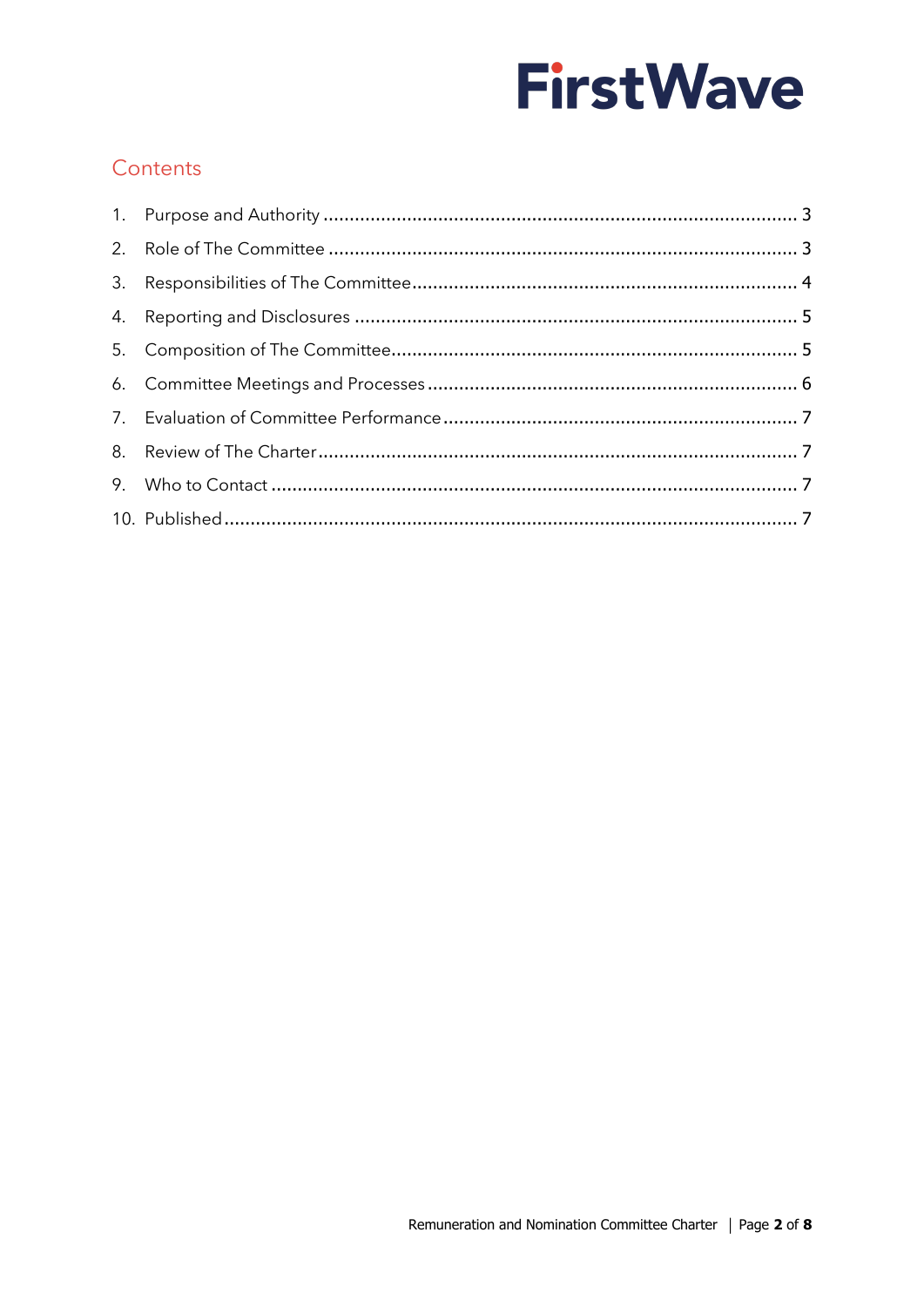# <span id="page-2-0"></span>1. Purpose and Authority

#### 1.1. Purpose

The purpose of the Remuneration and Nomination Committee Charter is to:

- specify the authority delegated to the Remuneration and Nomination Committee (Committee) by the Board of Directors (Board) of FirstWave Cloud Technology Limited (**FirstWave**); and
- set out the role, responsibilities, membership and operation of the Committee.

#### 1.2. Authority

The Committee is a committee of the Board, established pursuant to Article 15.10 of the FirstWave constitution and authorised by the Board to assist in fulfilling its statutory, fiduciary and regulatory responsibilities.

The Board has not given the Committee the authority to make decisions or exercise approvals in its own right.

It has the authority and power to exercise the role and responsibilities set out in this charter and granted to it under any separate resolution of the Board from time to time.

The Committee is accountable to the Board for its performance.

### <span id="page-2-1"></span>2. Role of The Committee

The Committee assists and makes recommendations to the Board on remuneration policies, strategies and practices for the Board, its committees, the Chief Executive Officer, the direct reports to the Chief Executive Officer, senior executives and other management as appropriate.

The primary objectives of FirstWave's remuneration policies and practices are to:

- attract, motivate and retain highly skilled directors, executives and employees who will create value for shareholders within an appropriate framework by providing remuneration that is affordable, equitable and externally competitive;
- be fair and appropriate having regard to the performance of FirstWave and the relevant director, executive or employee;
- motivate directors and executives to pursue the long term growth and success of FirstWave;
- demonstrate a clear relationship between Company and individual performance and remuneration; and
- comply with relevant legal requirements.

The Committee also assists and makes recommendations to the Board on:

- director selection and appointment;
- Board composition and tenure;
- succession planning for the Board;

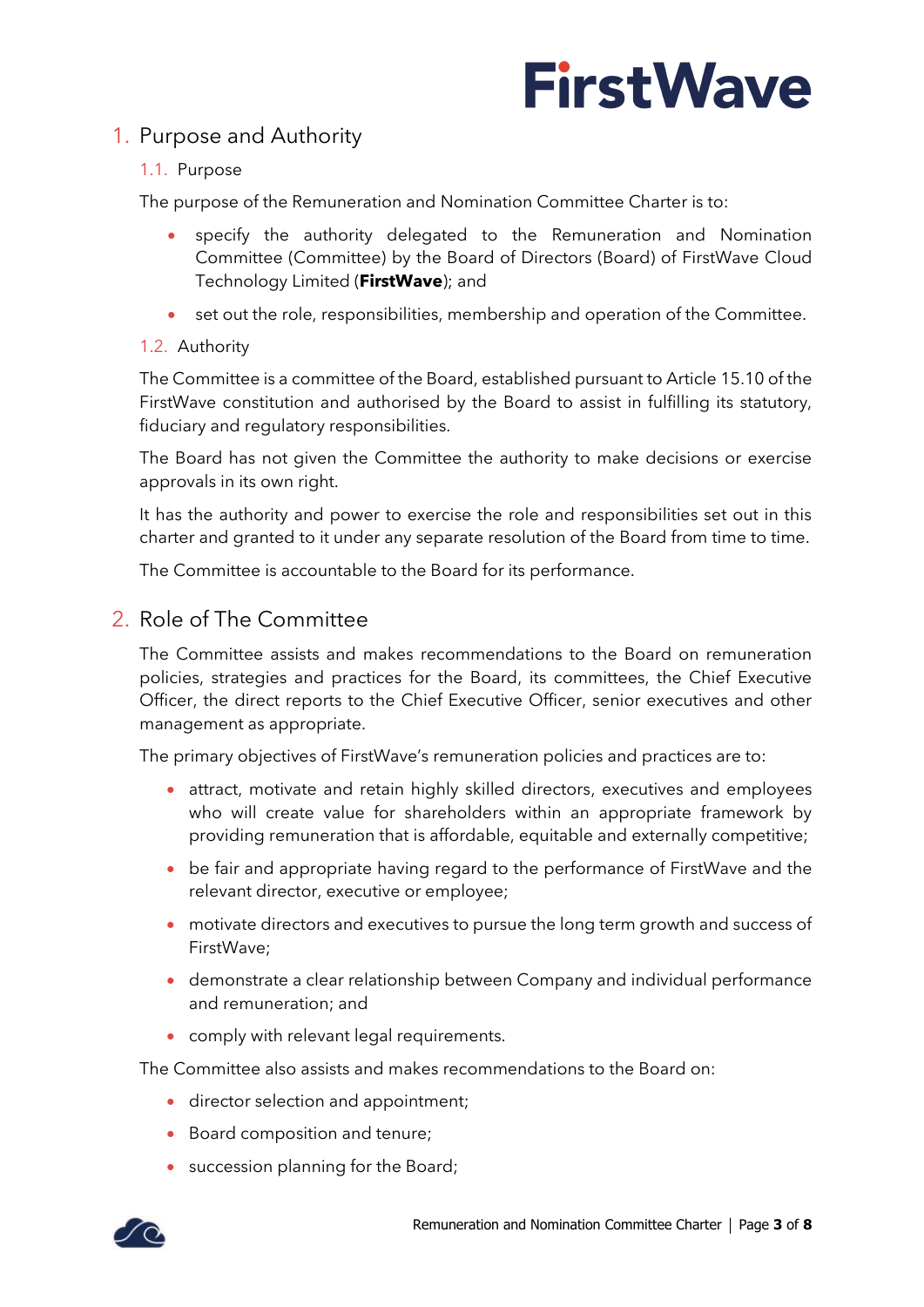- diversity of the Board; and
- director independence,

to ensure that the Board retains a sufficiently wide mix of expertise to fulfil its responsibilities.

# <span id="page-3-0"></span>3. Responsibilities of The Committee

The Committee is responsible for developing, reviewing and making recommendations to the Board on:

- policy with respect to director tenure, director retirement, director recruitment, and Board composition, strategic function and size;
- gaps in Board composition identified through a skills and competency matrix;
- potential new directors to fill those gaps having regard to the candidate's judgment, diversity and experience;
- Board members qualified to fill vacancies on any committee of the Board (including this Committee);
- developing, implementing and reviewing continuing education to enhance director competencies, knowledge and skills so that directors are best qualified to advise on key developments affecting FirstWave and the industry and environment in which it operates;
- developing and reviewing orientation and induction procedures for new directors to enable them to effectively discharge their duties.
- the ongoing appropriateness and relevance of remuneration for the Chairman, non-executive directors and Committee members;
- FirstWave's overall remuneration framework and associated policies for all executives, employees and contractors;
- Compensation including fixed remuneration, short term cash incentives and, if appropriate, equity based incentives for Chief Executive Officer, direct reports to the Chief Executive Officer, and other senior executives and key employees, and any associated shareholder approvals required;
- succession, capability assessment and talent development for the Chief Executive Officer and senior executives;
- strategies for diversity within FirstWave;
- annually reporting to the Board on performance against FirstWave's diversity objectives;
- FirstWave recruitment, retention and termination policies for the Chief Executive Officer and senior executives;
- all policies, procedures and formal processes of the Human Resources function;
- non-standard employment contracts;

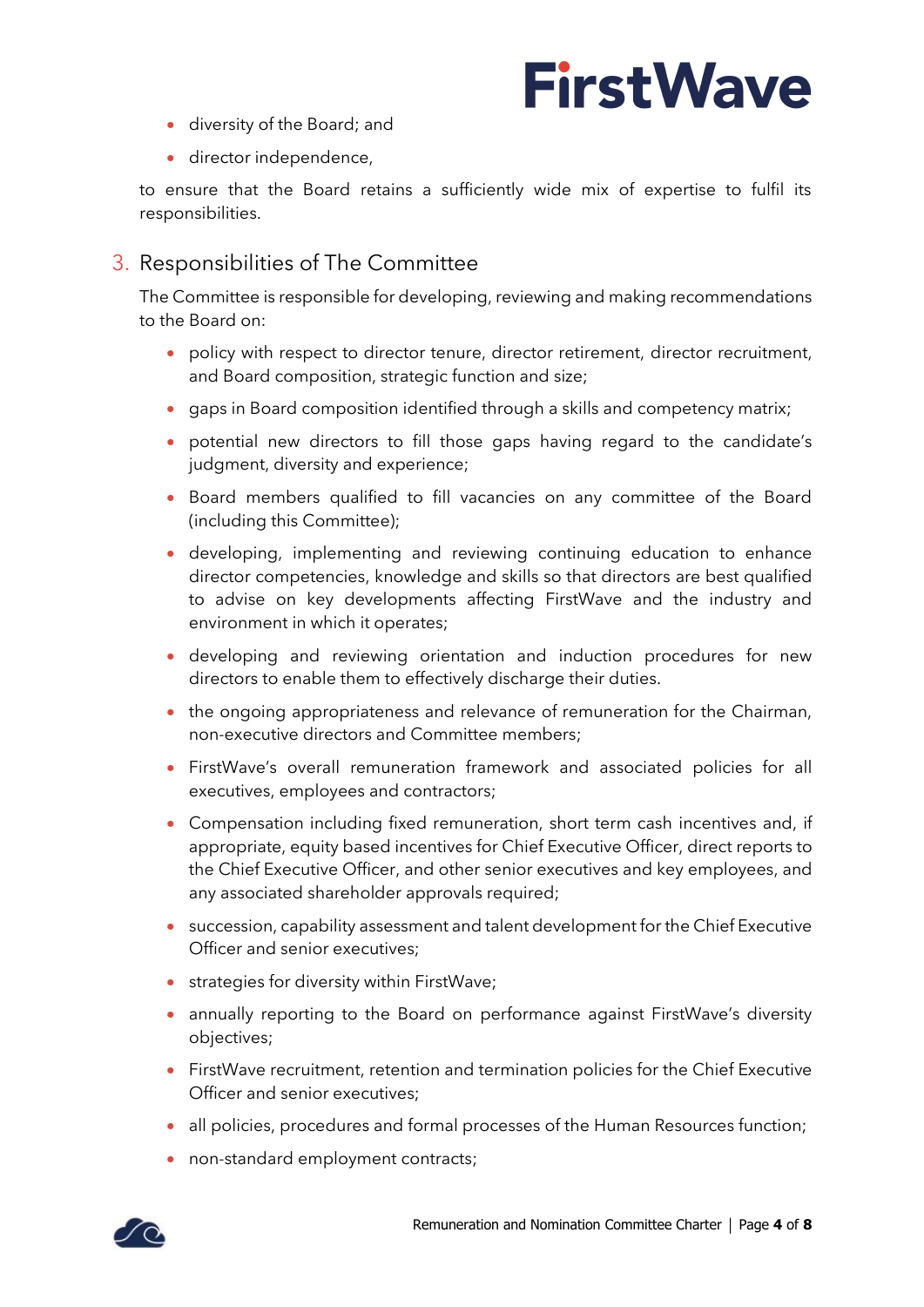

- the desired culture which is consistent with FirstWave's Code of Conduct and Values; and
- people and culture trends and metrics and other relevant matters identified from time to time or as requested by the board.

The Committee may obtain external expert advice from time to time in respect of the FirstWave's remuneration strategies, policies and practices.

# <span id="page-4-0"></span>4. Reporting and Disclosures

The Committee will ensure appropriate reporting is available from the Human Resources function to senior management and the Board to monitor and optimise performance of the human resources function to achieve the Company's stated objectives.

The Committee will liaise with the Audit, Risk and Compliance Committee regarding FirstWave's remuneration related reporting in the financial statements and remuneration report required by the Corporations Act.

The Committee will recommend to the Board the annual remuneration report containing information on FirstWave's remuneration policy, practices, attendance at and frequency of board and committee meetings, and make recommendations to the Board for the inclusion of the remuneration report in FirstWave's Annual Report.

The Committee will ensure compliance of all applicable governance, accounting and legal requirements regarding disclosure of remuneration, in all forms.

The Chairman of the Committee will attend FirstWave's Annual General Meeting and will be prepared to respond to any shareholder questions on the Committee's activities.

### <span id="page-4-1"></span>5. Composition of The Committee

#### 5.1. Membership

It is the intent of the Board that the Committee comprise of at least three members who are non-executive directors, with a majority being independent, non-executive directors.

Members will be determined by the Board and changed at the discretion of the Board.

The effect of ceasing to be a director of the Board automatically terminates appointment as a member of the Committee.

#### 5.2. Chairman

The Chairman of the Committee must be an independent non-executive director appointed by the Board.

Should the Chairman of the Committee be absent from any meeting of the Committee, the members of the Committee present at that meeting shall appoint one of their members to be Chairman of that meeting.

5.3. Secretary

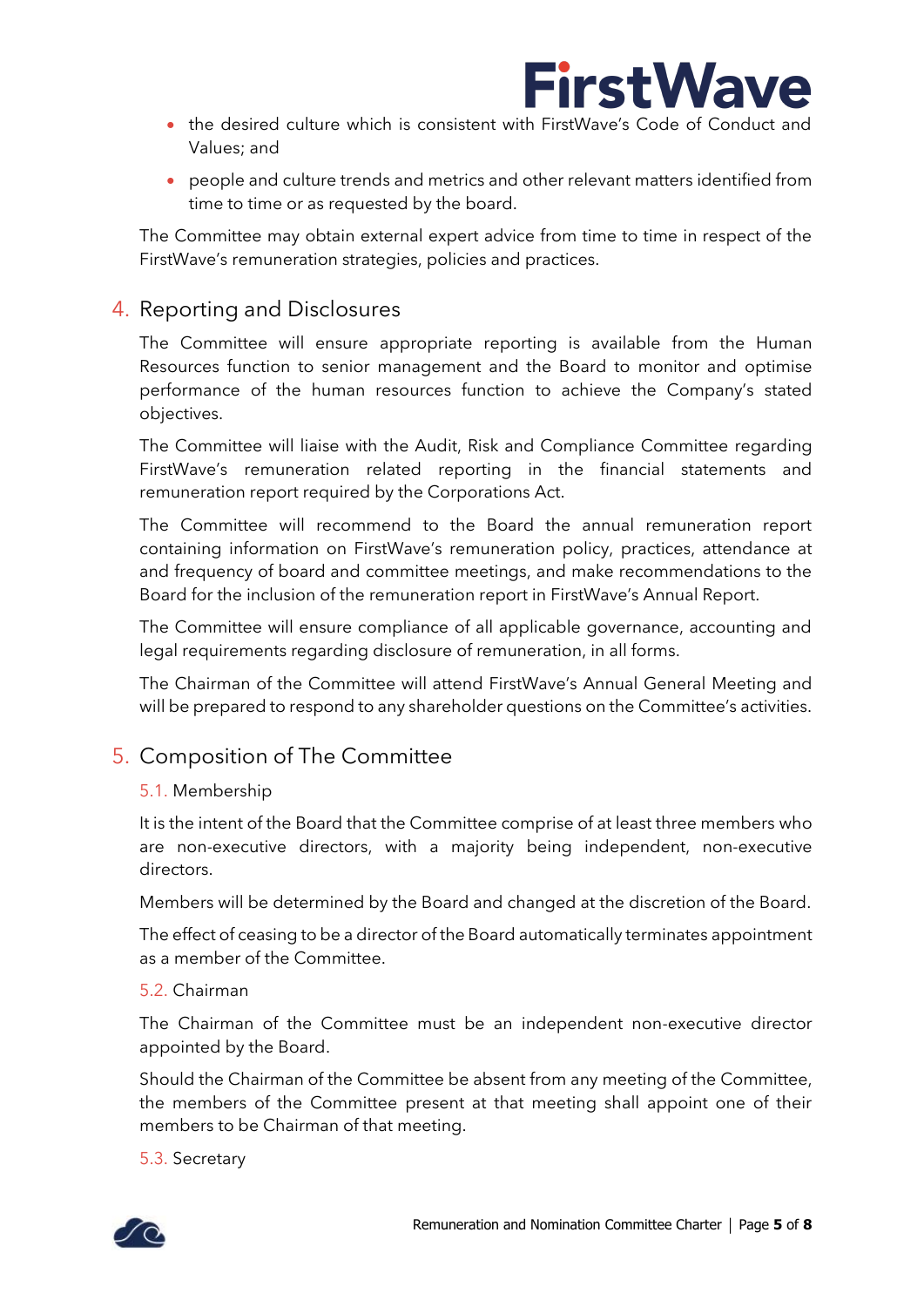

The Company Secretary is the secretary of the Committee and attends meetings as requested by the Chairman of the Committee.

#### 5.4. Skills Development

Subject to approval by the Chairman of the Board, a Committee member may attend seminars or training related to the functions and responsibilities of the Committee at FirstWave's expense.

#### 5.5. Commitment of Committee Members

Committee members must devote the necessary time and attention for the Committee to carry out its responsibilities.

#### <span id="page-5-0"></span>6. Committee Meetings and Processes

#### 6.1. Meetings

Meetings and proceedings of the Committee are governed by the provisions of FirstWave's constitution.

#### 6.2. Frequency

The Committee shall meet as frequently as required to undertake its role and responsibilities effectively.

Any Committee member or the secretary of the Committee may call a meeting of the Committee.

#### 6.3. Quorum and Voting

A quorum will comprise of any two committee members. Each member shall have one vote.

The Chairman of the Committee shall not have a second or casting vote.

#### 6.4. Agenda

The Committee shall develop and agree an annual program to fulfil its responsibilities.

The Chairman of the Committee will develop the agenda for each meeting based on the annual program and any other matters deemed to be relevant to the meeting.

6.5. Attendance

In addition to the members of the Committee, such executives and/or external parties as the Chairman and members of the Committee think fit may be invited to attend committee meetings.

Other non-executive directors of the Board are also entitled to attend committee meetings.

6.6. Access to information and advisers

The Committee will have the appropriate resources to discharge its duties and responsibilities, including authority to engage counsel, accountants or other experts as it considers appropriate.

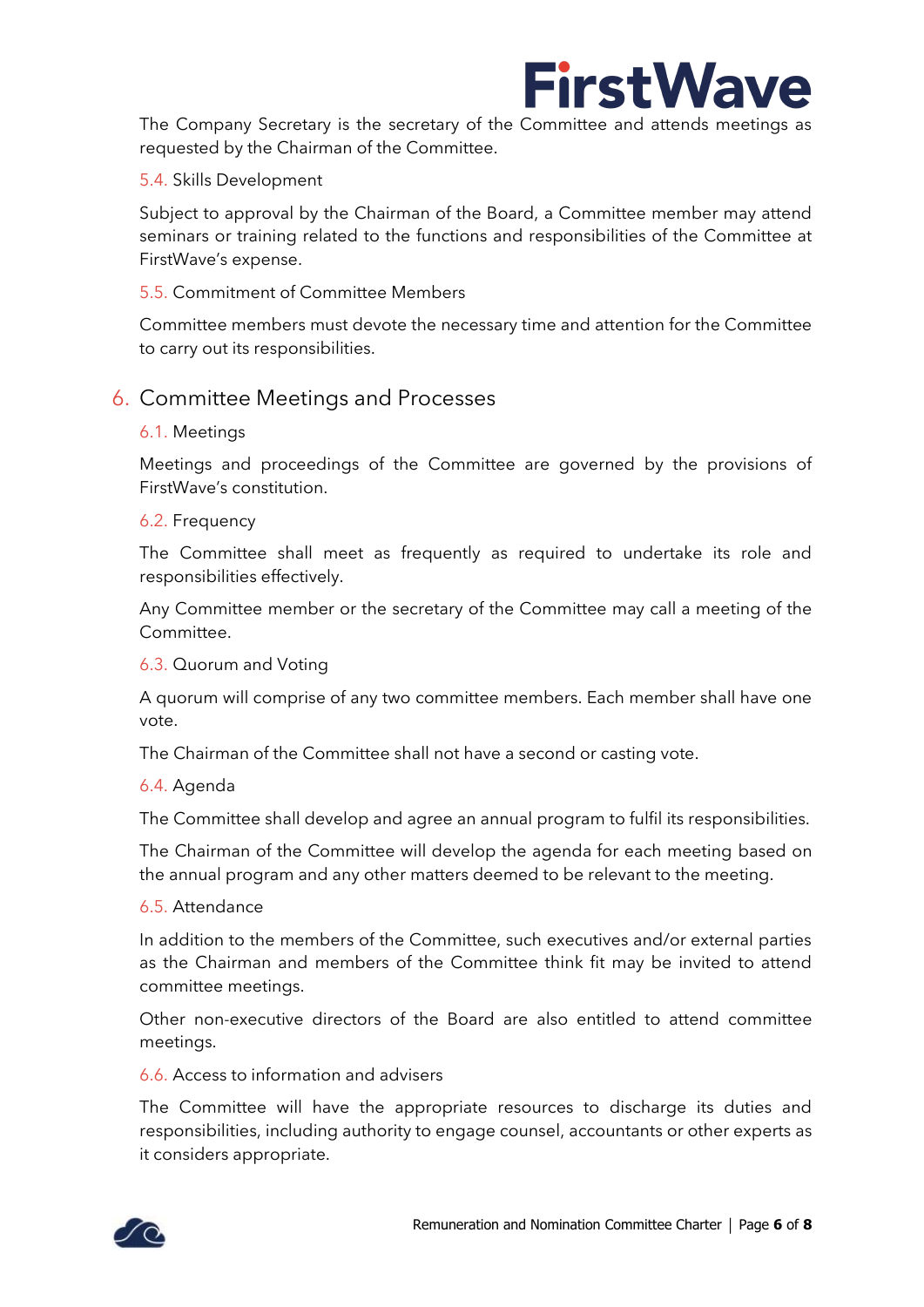

The Committee shall, in accordance with the law, obtain external expert advice from time to time in respect of FirstWave's remuneration strategies, policies and practices.

If the Committee enters an arrangement or commissions advisers on matters relating to remuneration, these arrangements will be disclosed in the corporate governance section of the ASX Annual Report to shareholders.

#### 6.7. Report to the Board

The Committee will regularly update the Board on committee activities and make appropriate recommendations. The Chairman of the Committee will report to the Board on any matters under consideration at the next Board meeting following a committee meeting.

#### 6.8. Minutes

Minutes of proceedings and resolutions of the Committee will be kept by the secretary of the Committee. Minutes shall be distributed to all committee members by the Company Secretary after the preliminary approval has been given by the Chairman of the Committee.

### <span id="page-6-0"></span>7. Evaluation of Committee Performance

The Committee will review its performance at least annually, or earlier if circumstances dictate, and whenever there are major changes to FirstWave's management structure.

The performance evaluation will consider the extent to which it has met its responsibilities in terms of this charter.

Committee members must be available to meet with external bodies if requested to do so in accordance with relevant laws, regulations or prudential standards.

### <span id="page-6-1"></span>8. Review of The Charter

The Committee will review its charter at least annually and make recommendations to the Board as to any changes it considers should be made.

The charter may only be amended by resolution of the Board.

#### <span id="page-6-2"></span>9. Who to Contact

Any questions relating to the interpretation of this charter should be forwarded to the Company Secretary.

### <span id="page-6-3"></span>10. Published

A copy of this Charter is available at [https://www.firstwavecloud.com/corporate](https://www.firstwavecloud.com/corporate-governance.html)[governance.html.](https://www.firstwavecloud.com/corporate-governance.html)